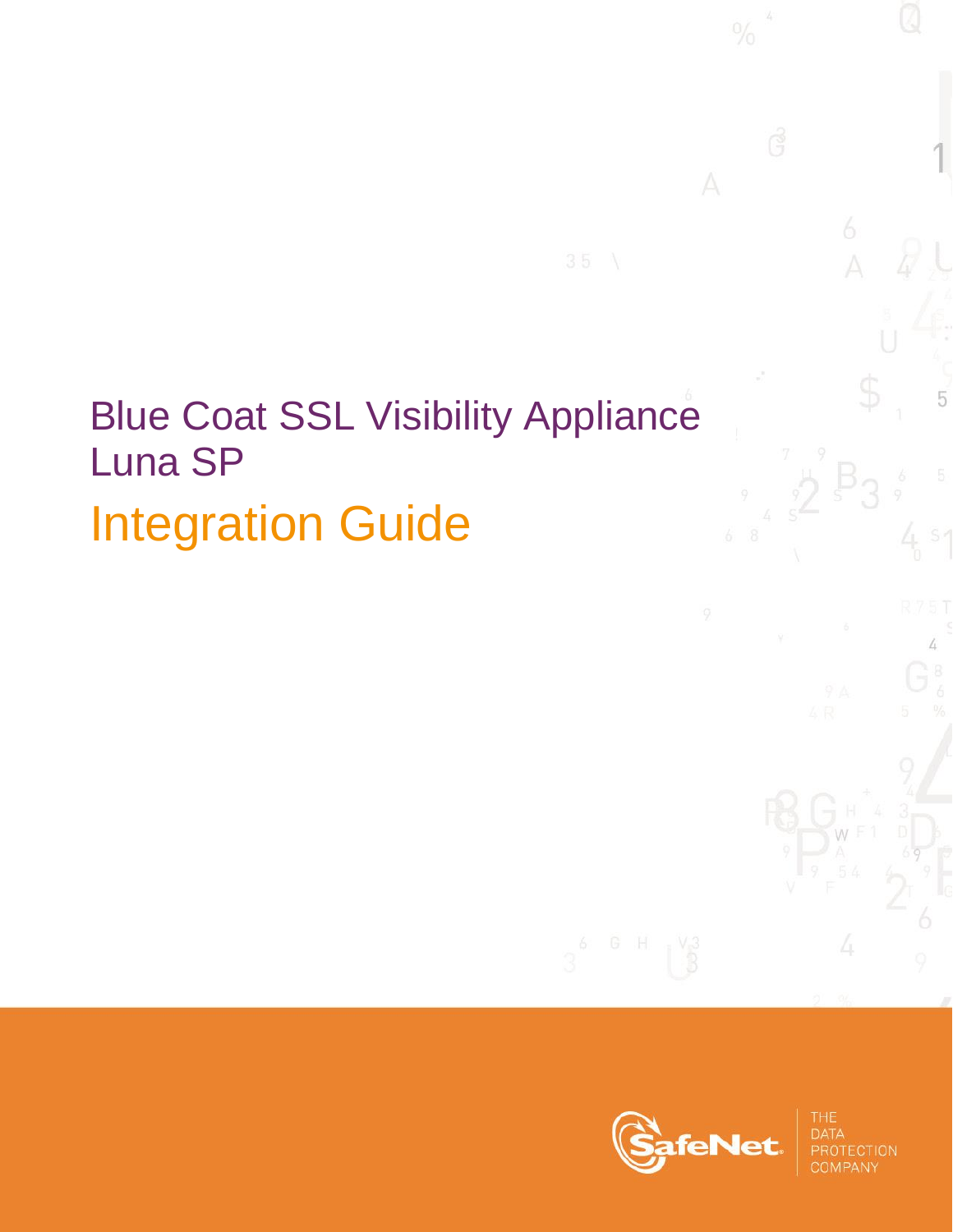## **Document Information**

| <b>Product Version</b>      | 3.0 <sub>2</sub>      |  |
|-----------------------------|-----------------------|--|
| <b>Document Part Number</b> | 007-012787-001 Rev. A |  |
| <b>Release Date</b>         | October 2014          |  |

## **Revision History (\*optional)**

Remove this section if it will not be used.

| <b>Revision</b> | Date | Reason |
|-----------------|------|--------|
|                 |      |        |

## **Trademarks**

All intellectual property is protected by copyright. All trademarks and product names used or referred to are the copyright of their respective owners. No part of this document may be reproduced, stored in a retrieval system or transmitted in any form or by any means, electronic, mechanical, chemical, photocopy, recording, or otherwise, without the prior written permission of SafeNet, Inc.

## **Disclaimer**

SafeNet makes no representations or warranties with respect to the contents of this document and specifically disclaims any implied warranties of merchantability or fitness for any particular purpose. Furthermore, SafeNet reserves the right to revise this publication and to make changes from time to time in the content hereof without the obligation upon SafeNet to notify any person or organization of any such revisions or changes.

We have attempted to make these documents complete, accurate, and useful, but we cannot guarantee them to be perfect. When we discover errors or omissions, or they are brought to our attention, we endeavor to correct them in succeeding releases of the product.

SafeNet invites constructive comments on the contents of this document. These comments, together with your personal and/or company details, should be sent to the address or email below.

| <b>Contact Method</b> | <b>Contact Information</b>                                             |
|-----------------------|------------------------------------------------------------------------|
| Mail                  | SafeNet, Inc.<br>4690 Millennium Drive<br>Belcamp, Maryland 21017, USA |
| Email                 | TechPubs@safenet-inc.com                                               |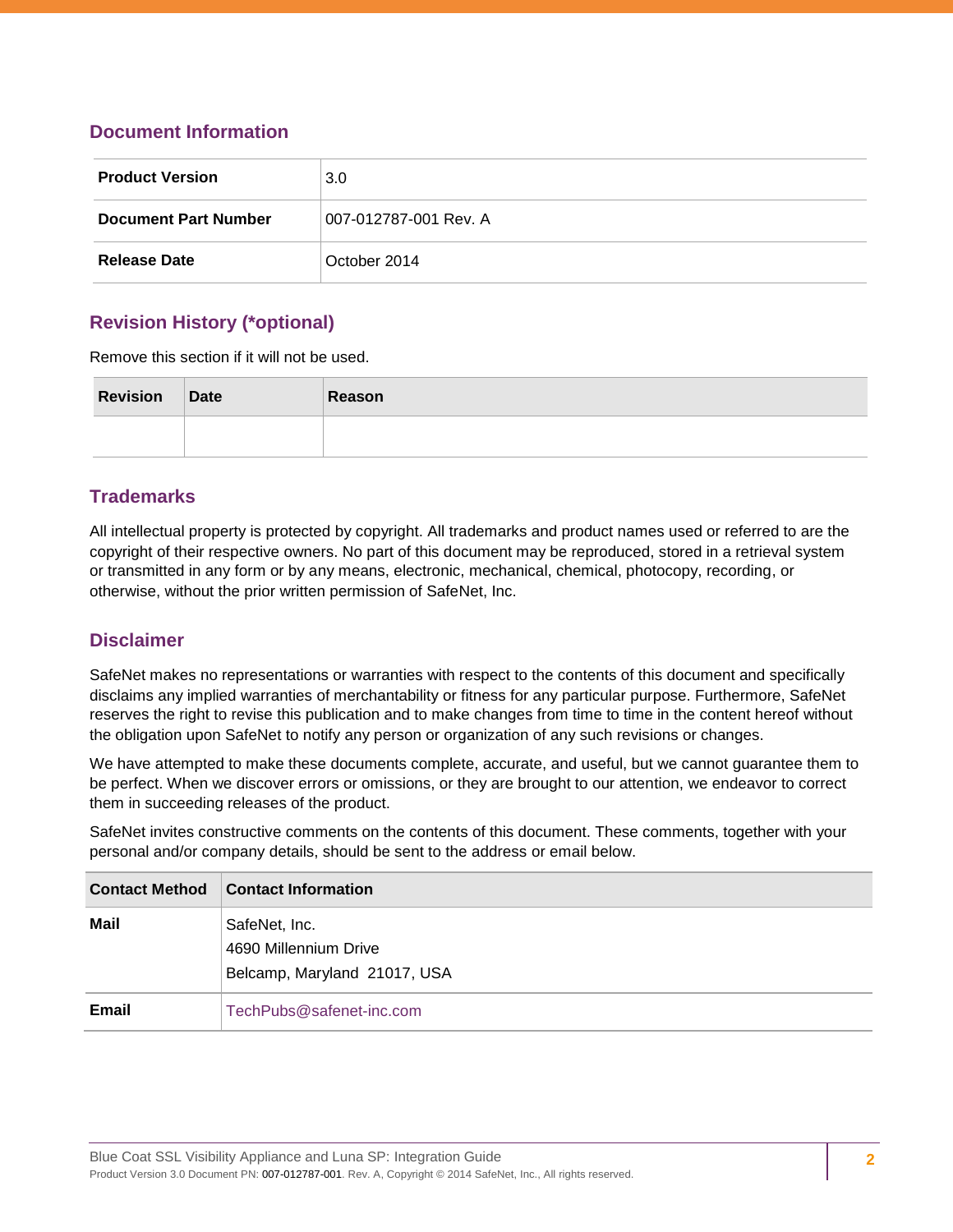## **Contents**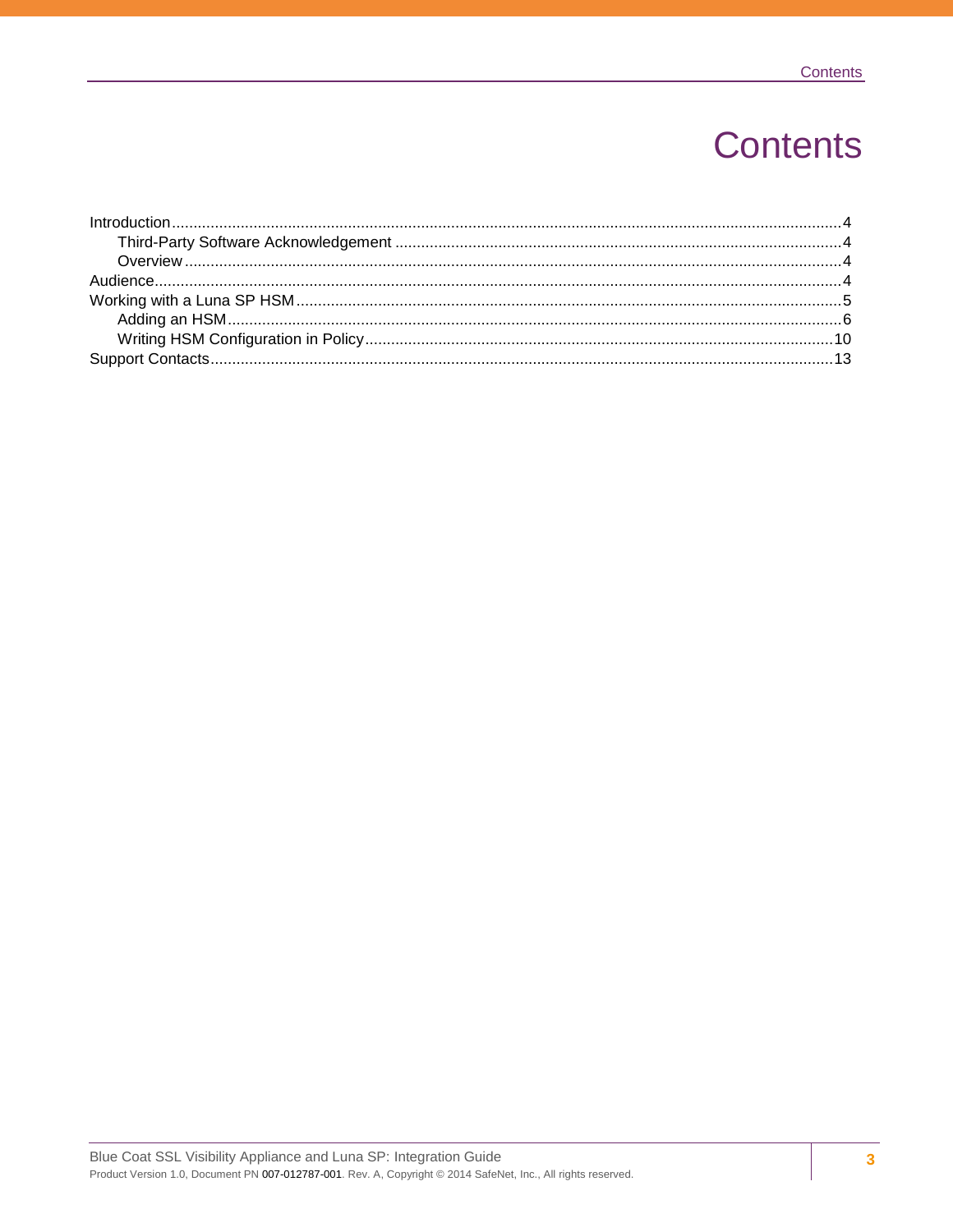## <span id="page-3-0"></span>**Introduction**

## <span id="page-3-1"></span>Third-Party Software Acknowledgement

This document is intended to help users of SafeNet products when working with third-party software, such as Blue Coat SSL Visibility Appliance. Material from third-party software is being used solely for the purpose of making instructions clear. Screen images and content obtained from third-party software will be acknowledged as such.

## <span id="page-3-2"></span>**Overview**

SafeNet Luna SP hardware security modules (HSMs) integrate with Blue Coat's SSL Visibility Appliance to enhance the security of SSL traffic in enterprise networks while maintaining the privacy needs of the organization. Luna SP stores CA certificates and private keys used by the SSL Visibility Appliance to carry out SSL inspection using certificate re-sign. The CA certificate and key are stored in the Luna SP's secure, tamperproof hardware appliance to make them inaccessible to unauthorized users, as well as easy to manage and scale as the capacity needs grow. The SSL Visibility Appliance identifies and manages all SSL-encrypted traffic to effectively enable protected communications based on acceptable use policies.

## <span id="page-3-3"></span>Audience

All products manufactured and distributed by SafeNet, Inc. are designed to be installed, operated, and maintained by personnel who have the knowledge, training, and qualifications required to safely perform the tasks assigned to them. The information, processes, and procedures contained in this document are intended for use by trained and qualified personnel only.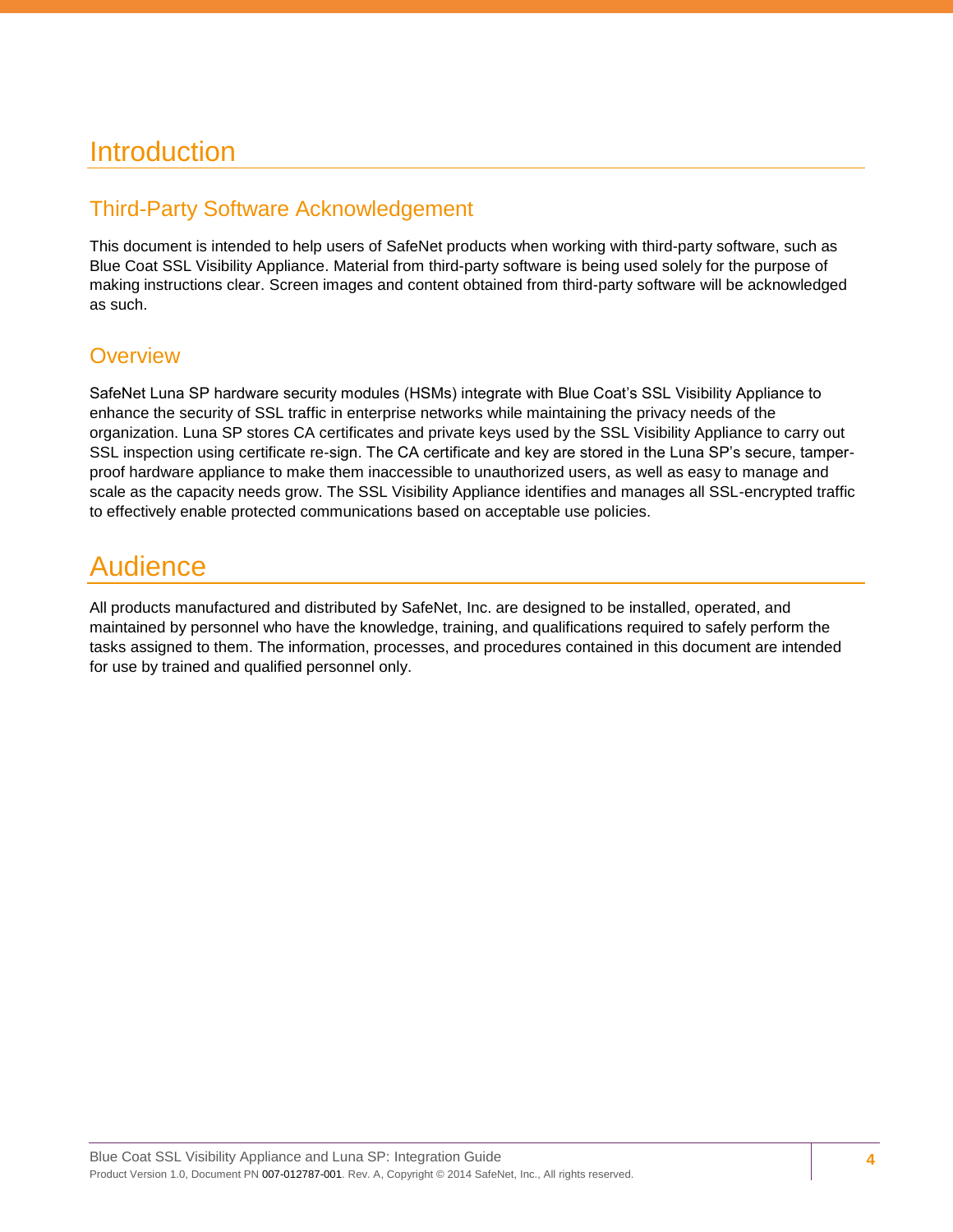## <span id="page-4-0"></span>Working with a Luna SP HSM

A Hardware Security Module (HSM) provides additional security for storing cryptographic keys and certificates. The SSL Visibility Appliance is able to use a network-attached HSM appliance to store resigning CA keys, and to perform digital signature operations.

The SSL Visibility Appliance interacts with an HSM on its management interface. It exchanges signing requests and responses with the attached HSM appliance, over HTTPS. When mutually authenticated during the SSL handshake, the SSL Visibility Appliance sends resigning CAs data to the HSM; the HSM signs the data and returns the signature to the SSL Visibility Appliance.

An SSL Visibility Appliance can work with multiple HSM appliances, and multiple SSLV appliances can work with the same HSM.

In the event that policy a rule using an HSM to sign cannot work due to lack of response from the HSM, the attempt is logged, and the applicable policy action configured for HSM failure (for example, cut through, drop, or reject) occurs.



*(The screen image above is from Blue Coat. Trademarks are the property of their respective owners.)*

Blue Coat provides a Blue Coat HSM Agent and CLI to install on the Luna SP, which will be used to interact with Blue Coat appliances.

An SSL Visibility Appliance/HSM configuration has these steps, assuming the HSM is properly configured:

- 1. Configure the client certificate(s) used to authenticate with the HSM (or HSMs).
- 2. Configure an External CA(s) list used to authenticate the HSM.
- 3. Configure the HSM, using the client certificate(s) and External CA List(s) configured above.
- 4. Configure HSM resigning CA(s) using the HSM appliance configured above.
- 5. (Optional) Add the HSM resigning CAs) configured above to HSM resigning CA load balancing group(s).

6. Configure resign rule(s) in SSL Visibility Appliance policy using the HSM resigning CA load balancing group(s) configured previously, or the default **All HSM Resigning Certificate Authorities** group. If the default group is used, step 5 is not required.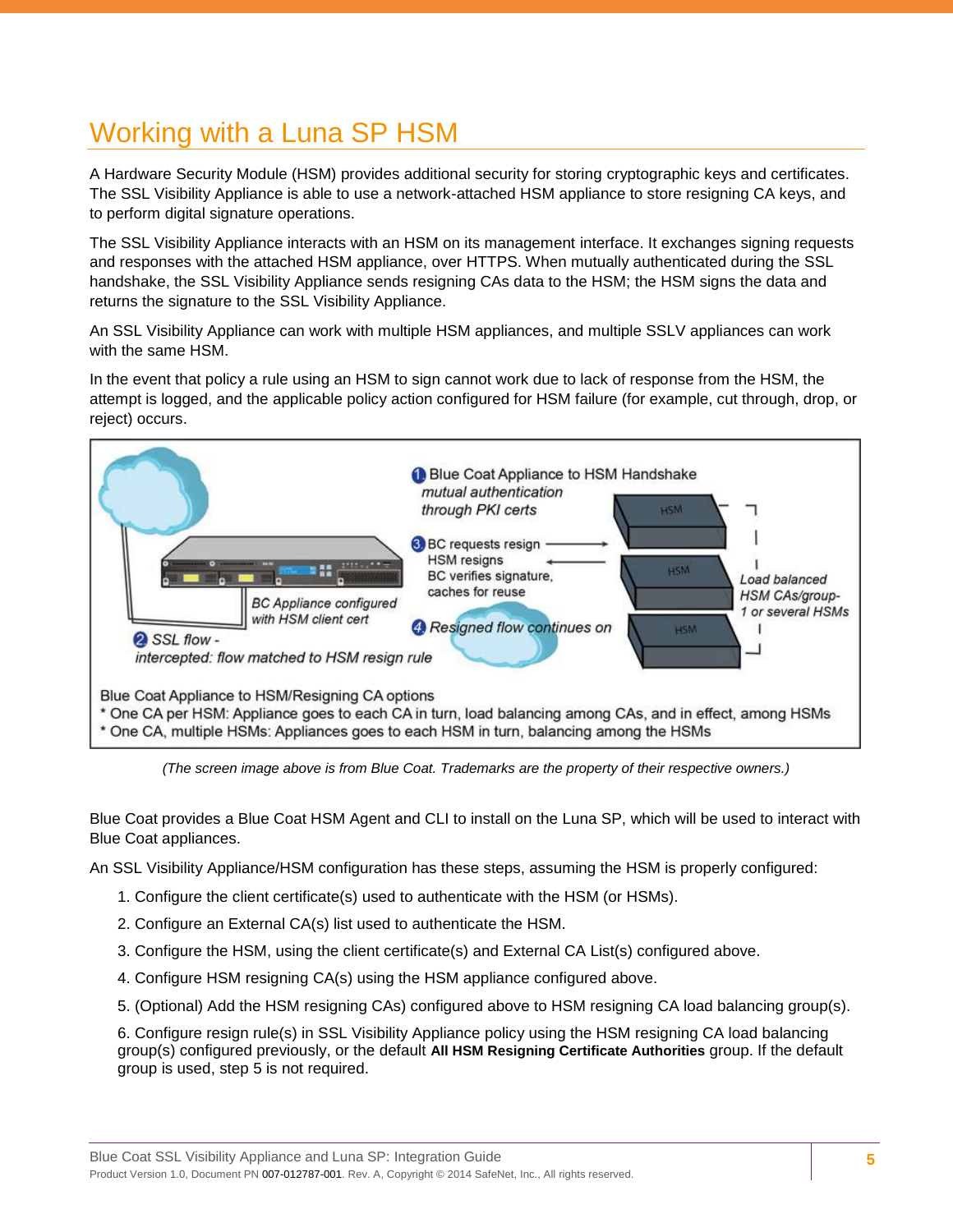## <span id="page-5-0"></span>Adding an HSM

## **Before You Begin: PKI Basics**

HSM validation requires an external certificate authority list on the SSL Visibility Appliance. The SSL Visibility Appliance will validate non-self-signed HSM certificates using the external CA list selected for that HSM in the **PKI > HSM** Appliances window. The appliance will validate the server certificate chain.



**NOTE:** The CN or SAN in the HSM certificate must match the HSM appliance hostname or IP address for validation to succeed.

### **Adding a Trusted Certificate**

The SSL Visibility requires a trusted certificate for the communication channel with the HSM. The SSL Visibility Appliance will only validate a self-signed HSM certificate if it is a Trusted Certificate.

The communication channel certificate is the HSM server certificate which the SSL Visibility Appliance will use to verify and trust the HSM.

Highlight the **all-trusted-certificates** item in the **Trusted Certificates Lists** panel, then click the Add (plus sign tool) icon in the **Trusted Certificates** panel. The **Add Trusted Certificates** window pops up.

Upload the .pem or DER certificate file, or paste its text into the appropriate tab, then click Add. The new certificate will appear in the **Trusted Certificates** panel.

**NOTE:** Make note of the identifying details such as the DN and the key alias.

| <b>Monitor</b><br><b>Policies</b><br><b>PKI</b>       |               |  |
|-------------------------------------------------------|---------------|--|
| <b>Trusted Certificates Lists</b>                     | 1/1           |  |
| Name                                                  |               |  |
| all-trusted-certificates                              |               |  |
| <b>Trusted Certificates</b><br><b>Summary</b>         | B<br>1/1<br>Ø |  |
| Blue Coat Root CA, Blue Coat, Blue Coat Root CA [2]   |               |  |
| Blue Coat Signing CA, Blue Coat, Blue Coat Signing CA |               |  |
| HSMQA1.lab.crossbeamsys.com                           |               |  |
| HSMQA2.lab.crossbeamsys.com                           |               |  |
| SelfSigned, Bluecoat, SQA [3]                         |               |  |

*(The screen image above is from Blue Coat. Trademarks are the property of their respective owners.)*

#### **Adding a Client Certificate**

The SSL Visibility Appliance is a client to an HSM server, so the HSM must have a client certificate to authenticate the SSL Visibility Appliance. The SSL Visibility Appliance must have a client certificate for each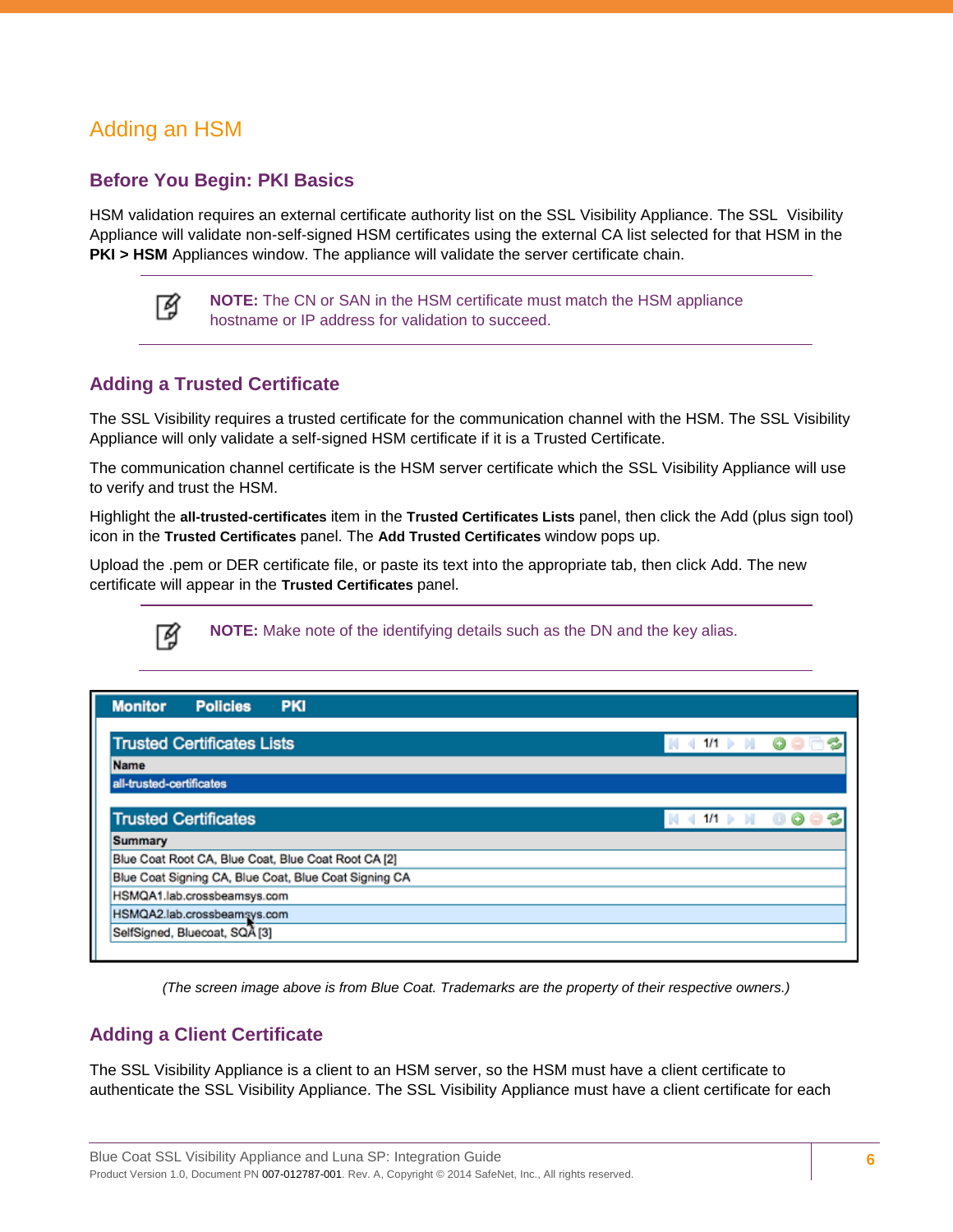HSM it interacts with. The client certificates must be available to create policy. The "Manage PKI" role is required.

#### **An authorized user can**

#### **Generate a client key and self signed certificate:**

- 1. Generate a client key and self signed certificate; press the Generate (rose) icon.
- 2. Fill out the **Generate Certificate and Key** form.
- 3. Click **Generate self-signed**.

| <b>Client Certificates and Keys</b>                | 1/1                                                     | 003<br>$\bullet$<br>厬 |            |
|----------------------------------------------------|---------------------------------------------------------|-----------------------|------------|
| <b>Summary</b>                                     |                                                         | 1<br><b>CSR Only</b>  | Key Type   |
| HSM_Test, Blue Coat, QA                            |                                                         | False                 | <b>RSA</b> |
| Generate Certificate and Key $\sigma$<br>$\bullet$ |                                                         | False                 | <b>RSA</b> |
| <b>Common Name</b>                                 | HSM_Test2                                               |                       |            |
| Division/Department/Org. Unit Development          |                                                         |                       |            |
| Company/Organization                               | 尹<br><b>Blue Coat</b>                                   |                       |            |
| City/Town/Locality                                 | 尹<br>Boxborough                                         |                       |            |
| <b>Country Code</b>                                | <b>United States</b><br>7                               |                       |            |
| State                                              | 尹                                                       |                       |            |
| <b>Valid For</b>                                   | 5 years<br>▼                                            |                       |            |
| Key Type                                           | <b>RSA</b><br>▼                                         |                       |            |
| <b>Key Size</b>                                    | 1024-bit <b>v</b>                                       |                       |            |
| EC Curve ID                                        | secp256r1 / P-256 ▼                                     |                       |            |
| 3                                                  | Generate self-signed<br>Generate CSR<br><b>3</b> Cancel |                       |            |

*(The screen image above is from Blue Coat. Trademarks are the property of their respective owners.)*

When the certificate has been created, you will see a confirmation message:

|                                                         | <b>Client Certificate and Key Generated</b> |  |
|---------------------------------------------------------|---------------------------------------------|--|
| Client Certificate and Key added:<br>sv800.bluecoat.com |                                             |  |
| <b>Details</b>                                          | OK                                          |  |

*(The screen image above is from Blue Coat. Trademarks are the property of their respective owners.)*

#### **Generate a client key and a CSR, and get it signed by a third party resigning CA**.

- 1. Press the Generate (rose) icon,
- 2. Fill out the **Generate Certificate and Key** form.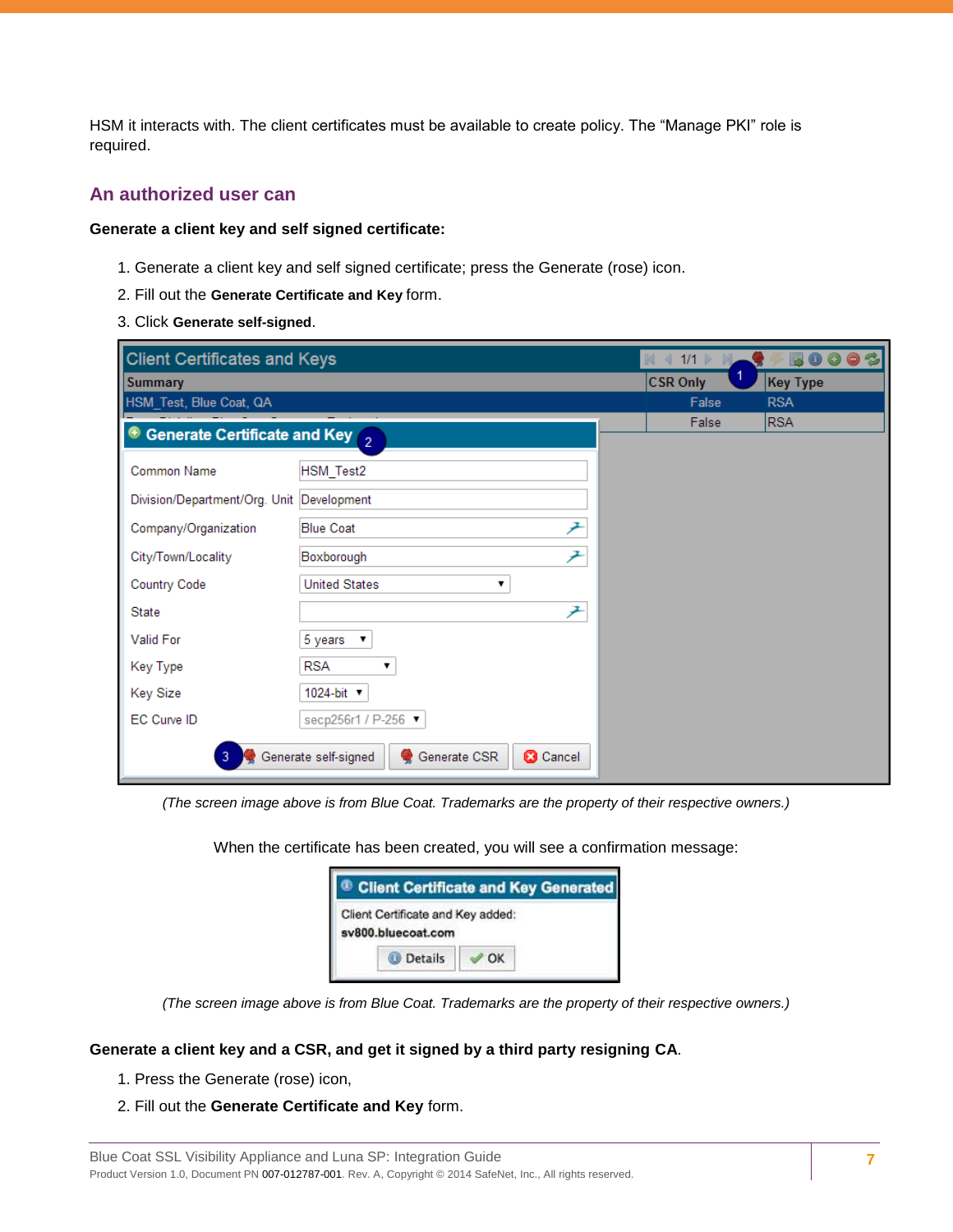#### 3. Click **Generate CSR**.

- 4. Send the CSR to your third-party CA, and have it signed.
- 5. Upload or copy in the signed certificate using the Install Certificate icon (lightning bolt).

Import a client key and already signed certificate.

- 1. Press Add (the plus icon).
- 2. Upload or Paste in the already signed certificate.

#### **Add an HSM**

Use the **PKI > HSM Appliances** window to manage attached HSM appliance connections. A user must have a Manage PKI role to add, remove, and edit HSM appliances. Users with Manage PKI and Manage Policy roles can view configured HSM appliances.

| <sup>®</sup> Add HSM Appliance        |                                         |
|---------------------------------------|-----------------------------------------|
| Hostname/IP Address                   | HSM.bluecoat.com                        |
| Port                                  | 8443                                    |
| Client Certificate and Key (RSA Only) | sv800.bluecoat.com, Blue Coat, DEV<br>٠ |
| External CA List                      | All External Certificate Authorities :  |
|                                       | <b>3</b> Cancel<br>$\mathbb{Q}$ ok      |

*(The screen image above is from Blue Coat. Trademarks are the property of their respective owners.)*

- **Hostname/IP Address**: Enter the hostname that appears in the HSM-created certificates.
- **Port**: Use the default 8443 port.
- **Client Certificate and Key (RSA Only)**: Select the client certificate created for the specific HSM.
- **External CA List**: Select the External CA List to used to authenticate this HSM appliance.

## **Adding Resigning Certificates**

The SSL Visibility has a **HSM Certificate Authorities Groups** list of load-balancing groups on the **PKI > Resigning Certificate Authorities** window. The **all-hsm-certificate-authorities** list must contain all resigning certificates used by connected HSMs. The keys are stored remotely on the HSMs.

Creating, editing, and deleting HSM resigning CAs, and running self-tests, requires the Manage PKI authorization role.

A resigning certificate can be generated on the HSM with Blue Coat CLI. You can also create a CSR with the CLI, then sign the certificate off of the HSM.

Add HSM resigning CAs to the **PKI** store; they are initially added to the **all-hsm-certificate-authorities** list.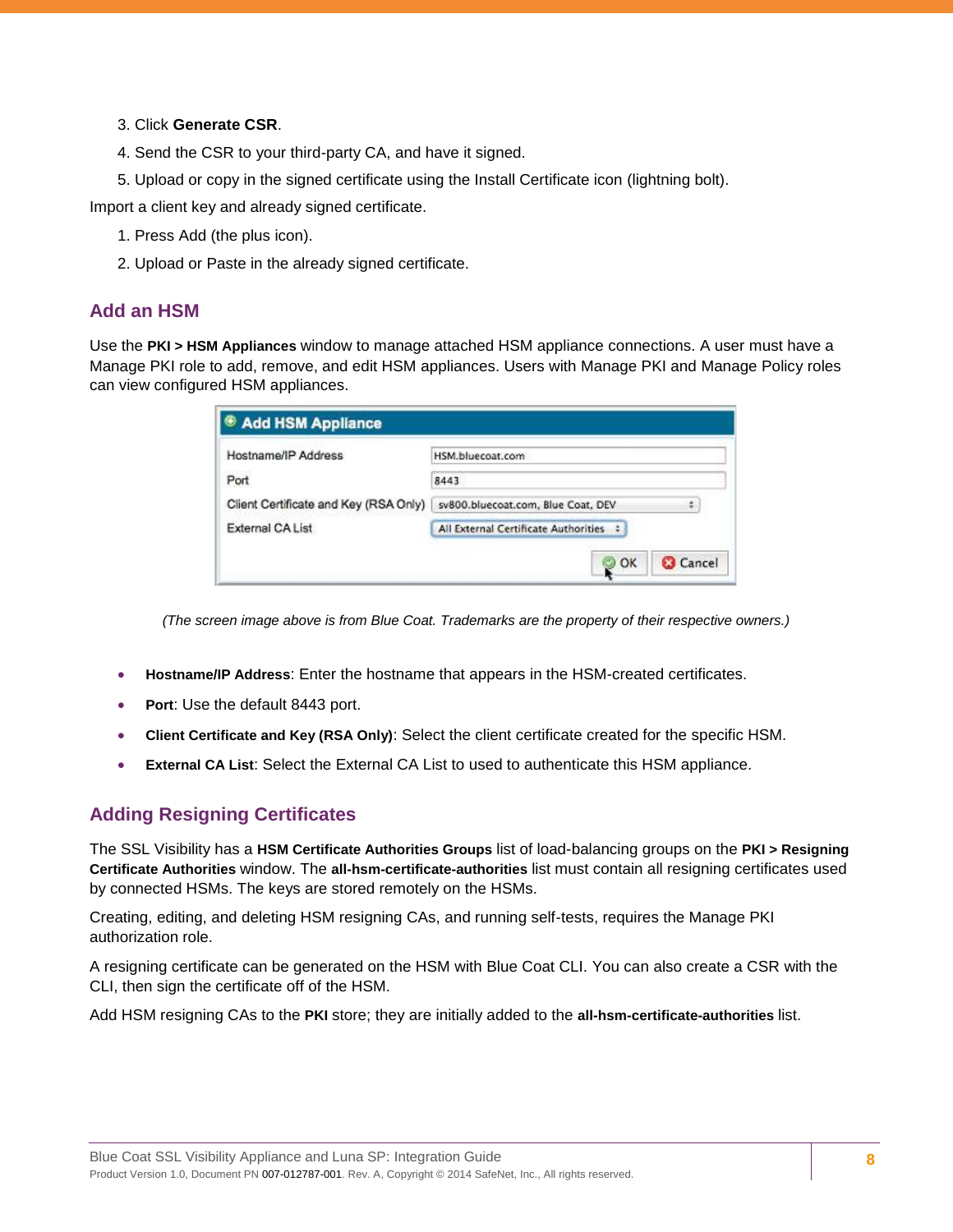## **Adding a new HSM resigning certificate authority**

1. Highlight the HSM Resigning Certificate Authorities Groups you want to add an authority to, then click Add in the HSM Resigning Certificate Authorities panel.

The Add HSM Resigning Certificate Authority window opens.

2. You may upload or paste in the certificate on the appropriate tab.

- o **HSM Appliance:** Select the HSM this resigning CA uses (created at **PKI > AddHSM**).
- o **HSM Key Alias**: Enter the key alias configured for that resigning CA on the HSM appliance.
- o **CRL URL**: Applies when a resigning CA CRL is published at a public URL.
- 3. Click Add.
- 4. Click Apply near the footer to save your changes.



**NOTE:** Immediately after adding a new HSM resigning CA to the PKI store, the new CA will appear in yellow in the list. Make sure to Apply the changes, and then use the Refresh tool in the header in order for the new CA to appear in green



#### **NOTE: HSM Resigning CA Status Colors**

The color of the resigning CA in the list gives you the status of that CA.

- Green color = HSM CA is in OK/active state
- Yellow color = HSM CA status has not been checked
- Red color = HSM CA is in failed state

## **Load Balancing Groups**

The SSL Visibility Appliance uses round robin load balancing, distributing connections evenly across the array of HSM resigning CAs in the group, when the configuration includes a HSM resigning CA group, and an inspected SSL flow matches a policy HSM group rule. If each resigning CA uses a separate HSM appliance, the load balancing occurs over the HSM appliances. You can create a new subset group, if required. The SSL Visibility Appliance will load balance between the HSM resigning CAs in the group.

If an HSM in a group, fails, the SSL Visibility Appliance automatically adjusts the load balancing in the group, excluding the failed HSM.The SSL Visibility Appliance periodically checks the failed appliance, and when a check succeeds, the HSM is restored and returned to the load balancing group.

## **Create a new HSM authorities load balancing group**

1. On the PKI > Resigning Certificate Authorities window, select Add in the HSM Resigning Certificate Authorities Groups panel header.

2. On the resultant Add Resigning Certificate Authority List window, provide a name for the list, then click OK.

3. Highlight the new group in the HSM Resigning Certificate Authorities Groups panel SV800 & SV1800 Administration & Deployment Guide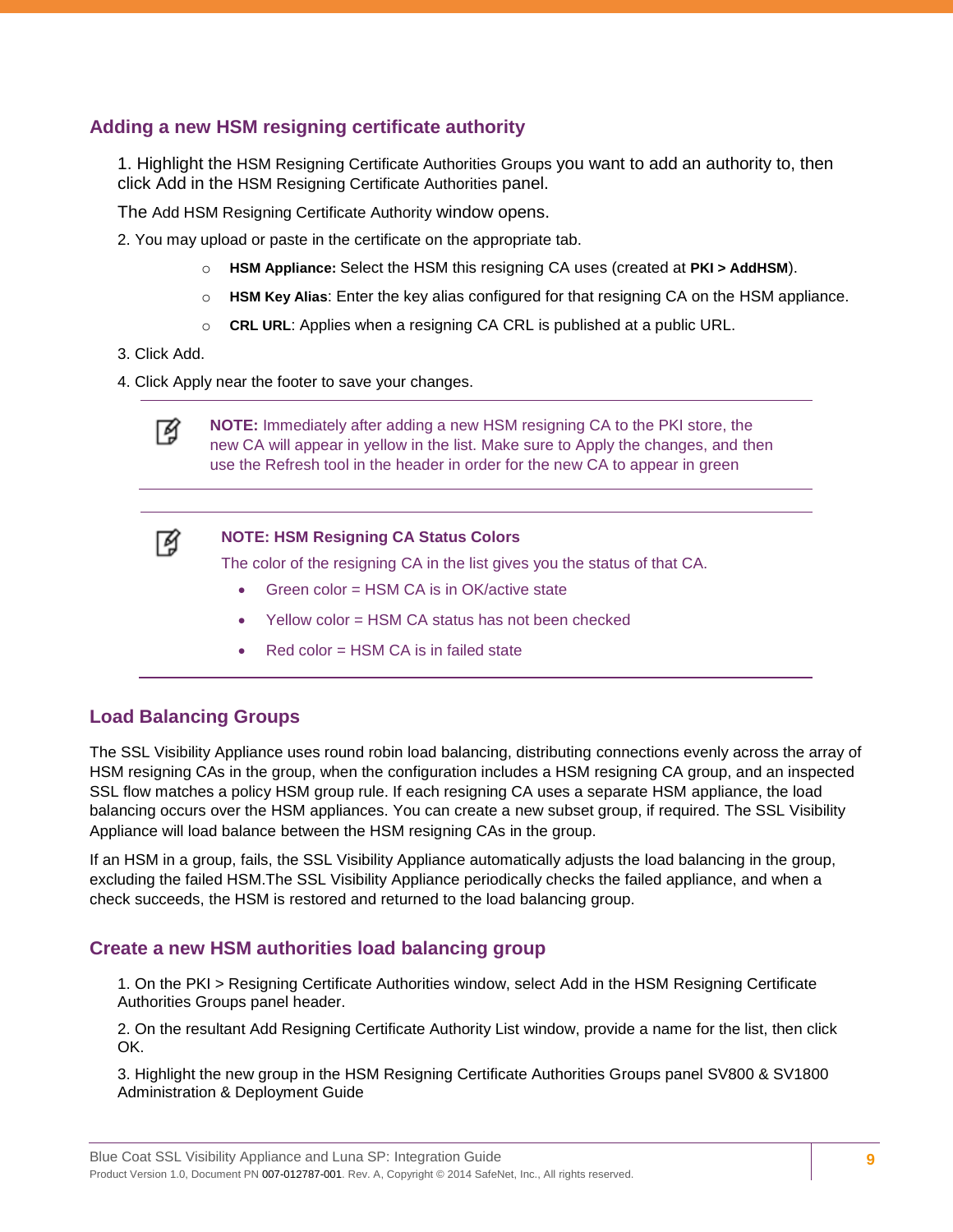4. Click Add in the HSM Resigning Certificate Authorities panel. The Manage PKI Custom List Items window opens.

- 5. Use the Add to Custom List and Remove from Custom List buttons to create your list.
- 6. Click OK.
- 7. Click Apply near the footer to save your changes.

#### **Running a Self-Test**

Once you have the HSM connection configured, resigning certificates established, and a policy (ruleset) in place, you can manually run a self-test to verify resigning. Click the Play icon in the **HSM Resigning Certificate Authorities** header. In the self-test, the appliance sends a signing request to the HSM, and then validates the returned signature. To pass the test, the HSM must have been contacted, the HSM resign operation succeeded, and the returned signature verified as valid.

## <span id="page-9-0"></span>Writing HSM Configuration in Policy

The Ruleset Options panel (Policies > Rulesets) includes a HSM Failure Option. which defines what action the SSL Visibility Appliance will take when an HSM resign operation fails.

| <b>I</b> Rulesets                                                                                                                                                                                                                                                                                                                      |                                                                                                                                                                                                                                                                                                                                                                                                                                                                   | $\odot$<br>$\bullet$ $\Box$        |
|----------------------------------------------------------------------------------------------------------------------------------------------------------------------------------------------------------------------------------------------------------------------------------------------------------------------------------------|-------------------------------------------------------------------------------------------------------------------------------------------------------------------------------------------------------------------------------------------------------------------------------------------------------------------------------------------------------------------------------------------------------------------------------------------------------------------|------------------------------------|
| <b>Name</b>                                                                                                                                                                                                                                                                                                                            | Edit Ruleset Options                                                                                                                                                                                                                                                                                                                                                                                                                                              |                                    |
| ruleset<br><b>Ruleset Options</b><br>Default RSA Internal Certificate Authority:<br>Default EC Internal Certificate Authority:<br><b>External Certificate Authorities:</b><br>Certificate Revocation Lists:<br><b>Trusted Certificates:</b><br>Catch All Action:<br>Host Categorization IP Exclude List:<br><b>HSM Failure Action:</b> | Default RSA Internal Certificate Authority   (Not Set) -<br>Default EC Internal Certificate Authority<br>(Not Set) $\sim$<br><b>External Certificate Authorities</b><br>hsm_validation<br><b>Certificate Revocation Lists</b><br><b>Trusted Certificates</b><br>(Not Set)<br><b>Catch All Action</b><br>Reject<br><b>Host Categorization IP Exclude List</b><br>(Not Set) $\blacktriangleright$<br><b>HSM Failure Action</b><br>Reject<br>▼<br><b>Cut Through</b> | All Certificate Revocation Lists ▼ |
| <b>Rules</b>                                                                                                                                                                                                                                                                                                                           | Drop<br>Reject                                                                                                                                                                                                                                                                                                                                                                                                                                                    | DК<br><b>3</b> Cancel              |
| <b>Match Fields</b>                                                                                                                                                                                                                                                                                                                    | <b>Action</b>                                                                                                                                                                                                                                                                                                                                                                                                                                                     | <b>Comment</b>                     |
|                                                                                                                                                                                                                                                                                                                                        | Decrypt (Resign Certificate)                                                                                                                                                                                                                                                                                                                                                                                                                                      |                                    |

*(The screen image above is from Blue Coat. Trademarks are the property of their respective owners.)*

1. Create and name a ruleset: click Add in the **Rulesets** panel header and name the ruleset.

2. Click Edit (pencil tool) in the **Ruleset Options** panel header; the **Edit Ruleset Options** window displays, as shown in the figure. Here is the HSM selection to note:

- **HSM Failure Action:** Typically, you will Cut Through an SSL flow where the HSM resign operation has failed; you may also Reject or Drop the flows.
- 3. Click OK.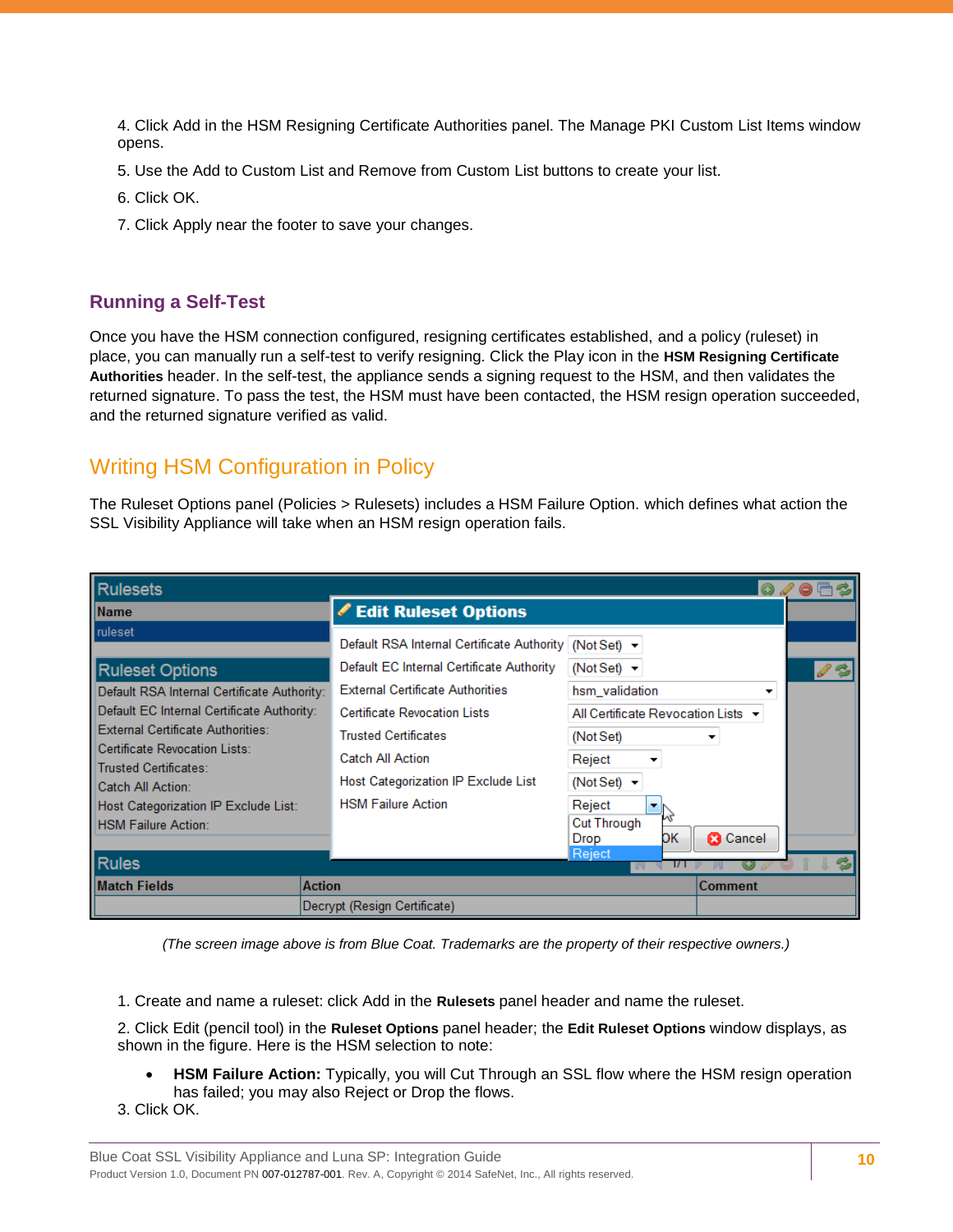| 4. In the Rules panel, click Add. The Insert Rule window opens. |  |  |  |
|-----------------------------------------------------------------|--|--|--|
|                                                                 |  |  |  |

| <b>Insert Rule</b>                     |                                                                                                         |
|----------------------------------------|---------------------------------------------------------------------------------------------------------|
| Action<br>Decrypt (Resign Certificate) | ▼                                                                                                       |
| Comment                                | đ                                                                                                       |
| <b>EC Resigning CA</b>                 | (Default) $\blacktriangleright$                                                                         |
| RSA Resigning CA                       | (Default)                                                                                               |
| <sup>O</sup> HSM Resigning CA Group    | my_hsm_keys                                                                                             |
| <b>Cipher Suite List</b>               | (Not Set)<br>All HSM Certificate Authorities                                                            |
| C Trusted Certificate                  | my_hsm_keys                                                                                             |
| <b>Solution</b> Trusted Certificates   | (Not Set)<br>▼                                                                                          |
| Subject/Domain Name                    |                                                                                                         |
| Subject/Domain Name List               | (Not Set)                                                                                               |
| C Domain Name List                     | (Not Set) $\sim$                                                                                        |
| <sup>O</sup> Issuer DN                 |                                                                                                         |
| Sissuer DN List                        | (Not Set)<br>÷                                                                                          |
| Source IP                              |                                                                                                         |
| Source IP List                         | (Not Set) $\sim$                                                                                        |
| <sup>O</sup> Destination IP            |                                                                                                         |
| <b>Destination IP List</b>             | (Not Set) $\sim$                                                                                        |
| <b>Destination Port</b>                |                                                                                                         |
| <b>Host Categorization List</b>        | (Not Set) $\blacktriangleright$                                                                         |
| <b>Certificate Status</b>              | revoked<br>止<br>self-signed<br>valid<br>invalid-signature<br>expired<br>invalid-issuer<br>not-valid-yet |
|                                        | $\odot$ OK<br><b>3</b> Cancel                                                                           |

*(The screen image above is from Blue Coat. Trademarks are the property of their respective owners.)*

- **Action:** Select **Decrypt (Resign Certificate)**
- **EC Resigning CA:** Select the CA to resign flows signed with EC certificate authorities.
- **RSA Resigning CA:** Select the CA to resign flows signed with RSA certificate authorities.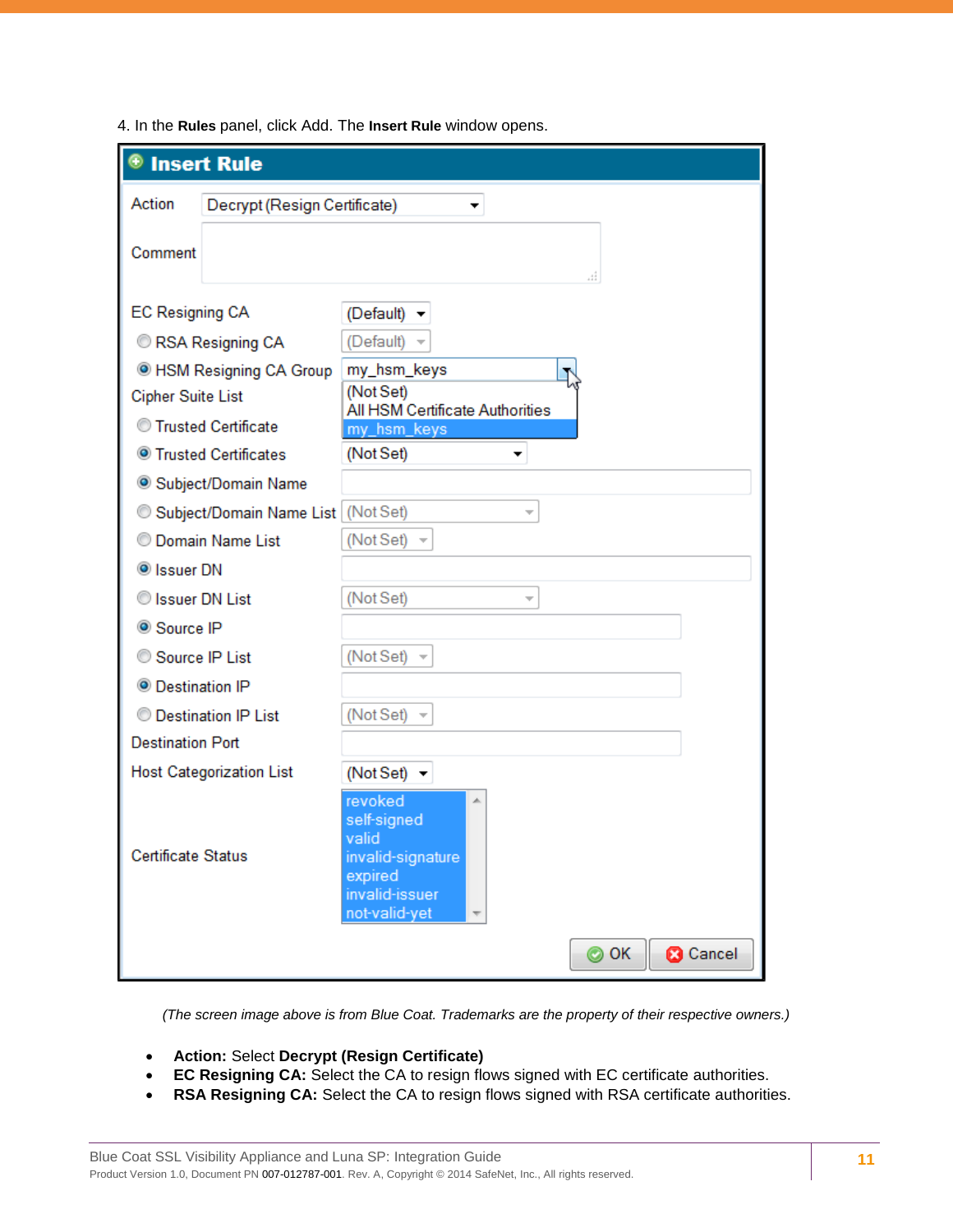HSM Resigning CA Group: Select the HSM Resigning CA Group, then the HSM CA group which will resign HSM SSL traffic. Resigning traffic is load balanced across the CAs.

5. Click OK. The window closes.

6. On the **Rulesets** window, click Apply at **Policy Changes** in the footer. When everything is setup, the SSL Visibility Appliance will inspect traffic which matches an inspection rule, resign it with the verified HSM resigning signature, and send the flow on to its destination.

#### **HSM Logs**

HSM interaction information is available in the logs (under the **Monitor** menu item).

**System Log**: View HSM failures as follows:

- HSM appliance failure
- HSM appliance recovery

**SSL Session Log**: View HSM signature failures and other errors as follows:

| HSM network connectivity failure: | HSM or Agent can't be reached            |
|-----------------------------------|------------------------------------------|
| HSM secure connection failure:    | SSL connection failure between the SSL   |
|                                   | Visibility Appliance and the HSM         |
| Invalid HSM response:             | HSM response is corrupt, or can't be     |
|                                   | verified                                 |
| Invalid HSM request:              | HSM returned a HTTP 400 response         |
| HSM operation internal error:     | HSM returned an HTTP 404 or 500 response |

#### **HSM Diagnostics**

The Policy section of a diagnostics report will contain the resigning CA fields and HSM Failure options in the rulesets, as well as the user-defined HSM resigning CA groups. The PKI section will include the HSM configuration, HSM resigning CAs, and the client certificates.



**NOTE:** No diagnostic CLI is available for HSM connections for the SSL Visibility Appliance.